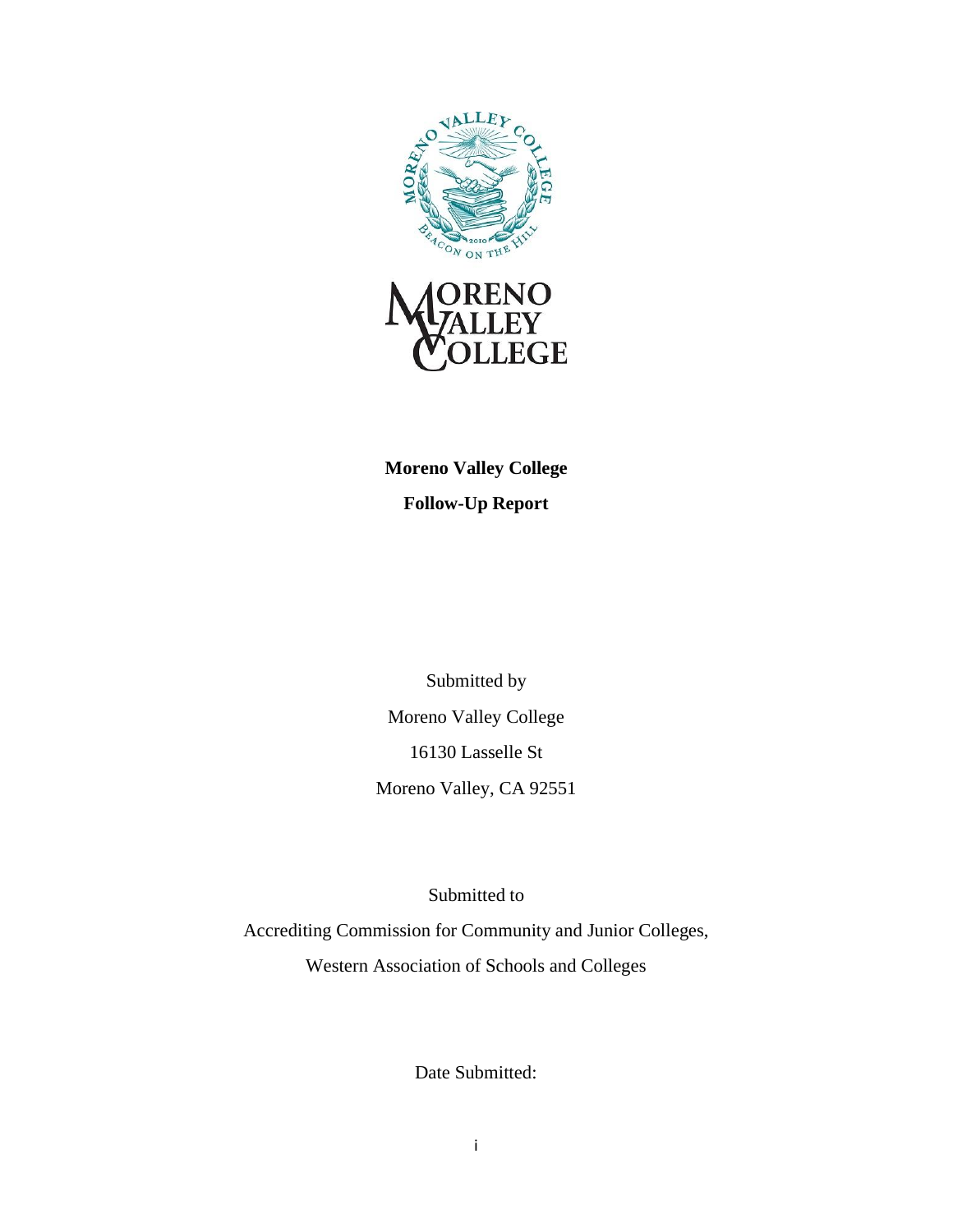#### **Follow Up Report Certification Page**

To: Accrediting Commission for Community and Junior Colleges, Western Association of Schools and Colleges

From: Robin Steinback, Ph.D., President Moreno Valley College 16130 Lasselle St Moreno Valley, CA 92551

I certify there was broad participation/review by the campus community and believe this report accurately reflects the nature and substance of this institution.

## **Signatures:**

|                                                                     | 09/01/2021 |
|---------------------------------------------------------------------|------------|
| obin Steinback (Sep 1, 2021 13:12 PDT<br>Robin Steinback, President | Date       |
| Moreno Valley College                                               |            |
|                                                                     | 08/20/21   |
| Wolde-Ab Isaac, Chancellor                                          | Date       |
| Riverside Community College District                                | 08/20/21   |
|                                                                     |            |
| Mary Eigueron, President                                            | Date       |
| Riverside Community College District Board                          |            |
|                                                                     | 09/01/2021 |
| Carlos Lopez, Vice President Academic Affairs/ALO                   | Date       |
| Moreno Valley College                                               |            |
| <u> JEMMIFEF FloEFUE</u><br>Jennifer Floerke (Sep 2, 2021 11:28 PDT | 09/02/2021 |
| Jennifer Floerke, President                                         | Date       |
| Moreno Valley College Academic Senate                               |            |
|                                                                     | 09/02/2021 |
| Andrew Graham, Vice President                                       | Date       |
| California School Employee Association Chapter 535                  |            |
| Shuann Rhames                                                       | 09/07/2021 |
| Shyann Rhames, President, 2021-2022                                 | Date       |
| Associated Students Moreno Valley College                           |            |

 $\alpha$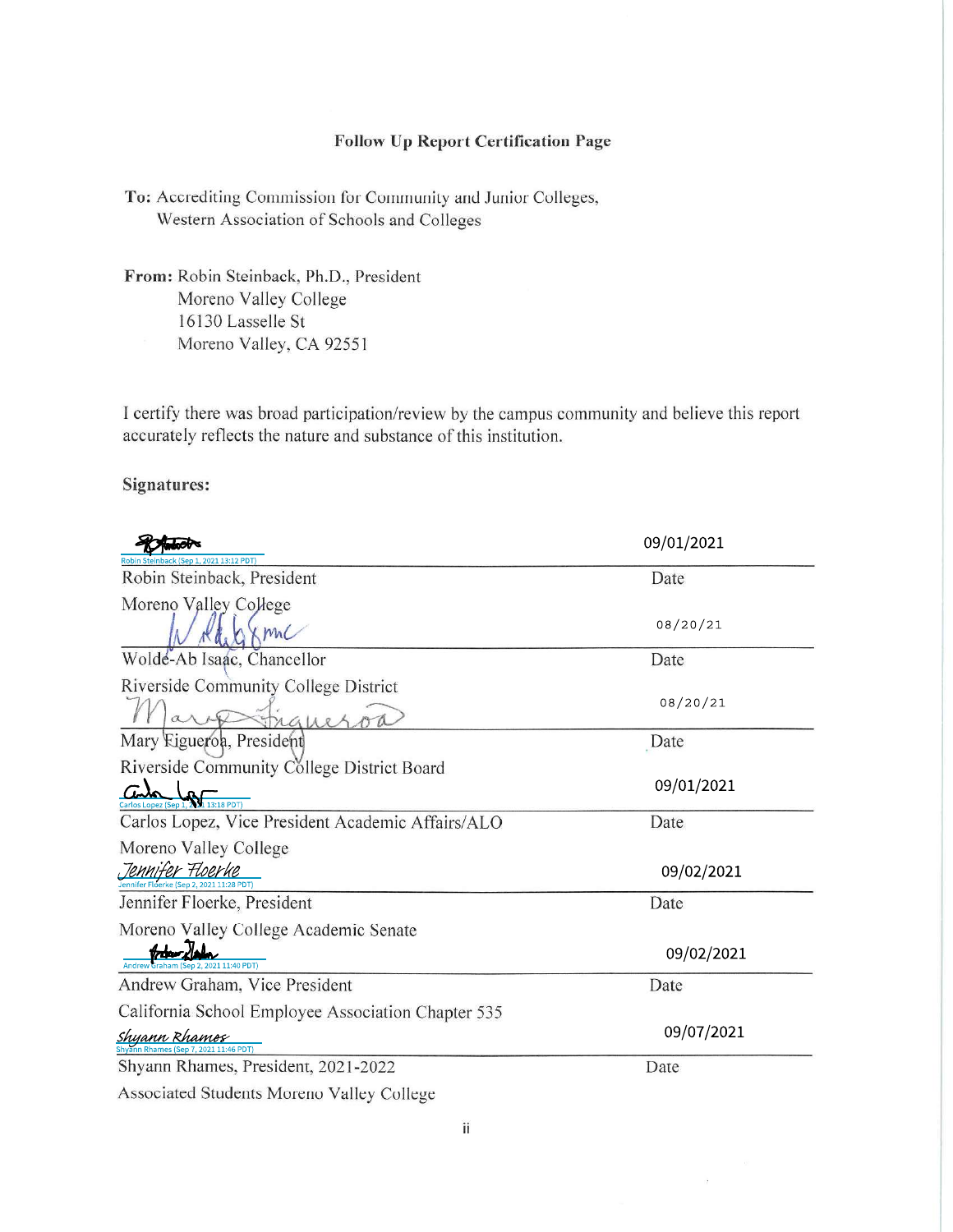# **Table of Contents**

<span id="page-2-0"></span>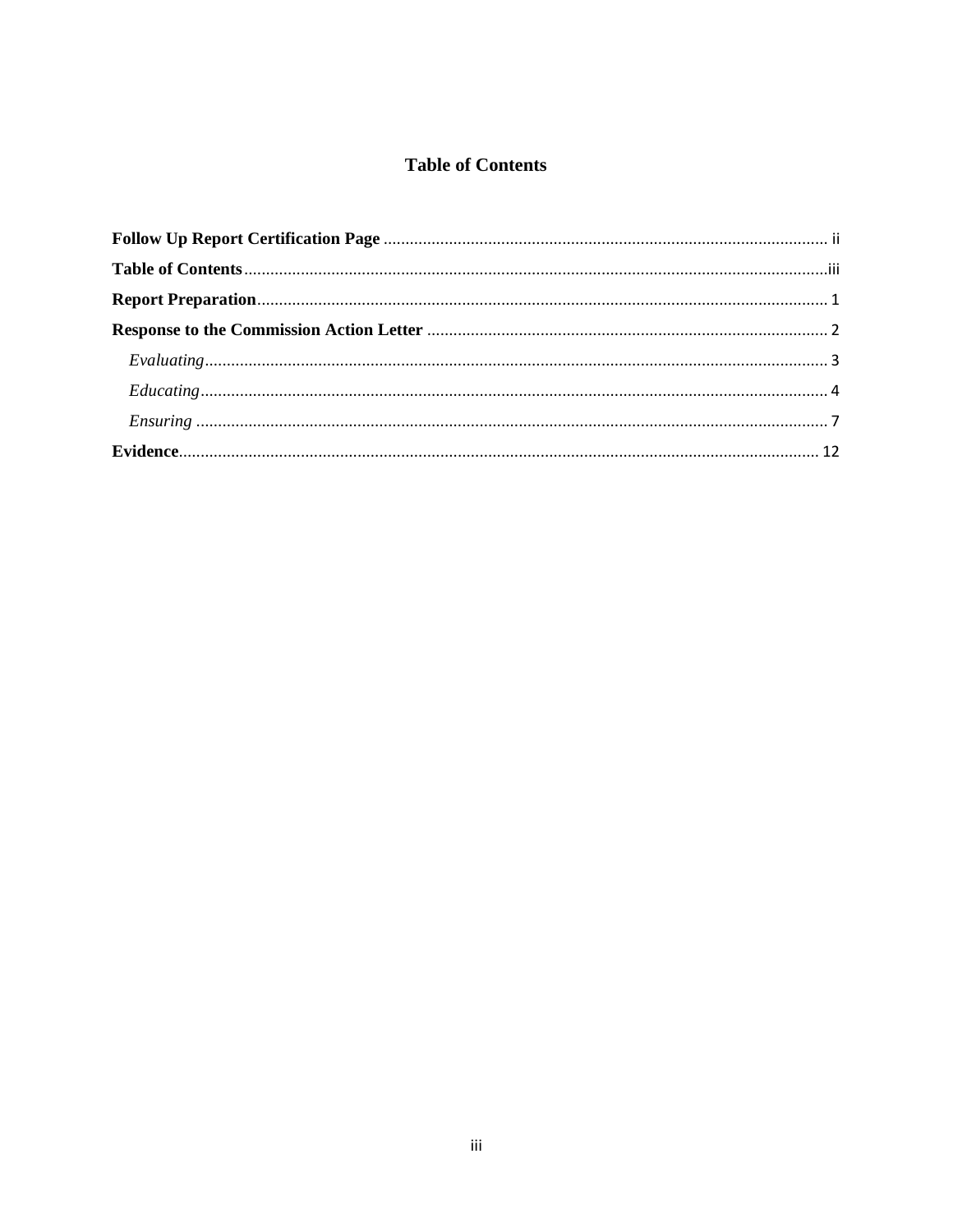## <span id="page-3-0"></span>**Report Preparation**

The Accrediting Commission for Community and Junior Colleges (ACCJC), Western Association of Schools and Colleges, acted at its meeting on June 10-12, 2020 to reaffirm Moreno Valley College's accreditation for eighteen months and to require a Follow-Up Report due no later than October 1, 2021, followed by a visit from a peer review team. Moreno Valley College was notified of this action in the Commission's letter dated June 29, 2020. The Commission recognized the exemplary performance of Moreno Valley College in two areas: equitable access and services, and leadership and innovation. The Commission made two recommendations to improve quality which will be addressed in the Mid-Term Report, and they required that the college demonstrate compliance with Standard II.A.7 and the Commission Policy on Distance and Correspondence Education, which is addressed in this Follow-Up Report.

Summer 2020 was used to evaluate and plan a course of action, which included setting an aspirational goal of receiving a commendation in the area of Distance Education in the future. Fall 2020 was used to build support structures for students and an online college wide community of practice designed to expand education and support for faculty. Winter and spring 2021 were used to continue educating faculty while also promoting a culture of review to ensure that online courses exhibited regular and substantive instructor-initiated interaction. Report writing began in the winter and concluded in the spring so that constituent groups could provide input before bringing it to the Chancellor's Cabinet, District Strategic Planning Council, and the Board of Trustees for review and approval in Fall 2021.

The following institutional groups, whose members come from throughout the District and College's various constituencies, were consulted in the review of the Commission's recommendations, the development of a plan to show compliance, and the preparation of this Follow-Up Report. This list demonstrates broad participation by the College community and helps assure the accuracy and thoroughness of this report.

- Academic Senate
- Distance Education Committees (College & District)
- Distance Education Response Team
- Faculty Association
- President's Cabinet
- Strategic Planning Council
- Standard II Subcommittee: Student Learning Programs and Services Subcommittee
- District Strategic Planning Council
- Chancellor's Cabinet
- Riverside Community College Board of Trustees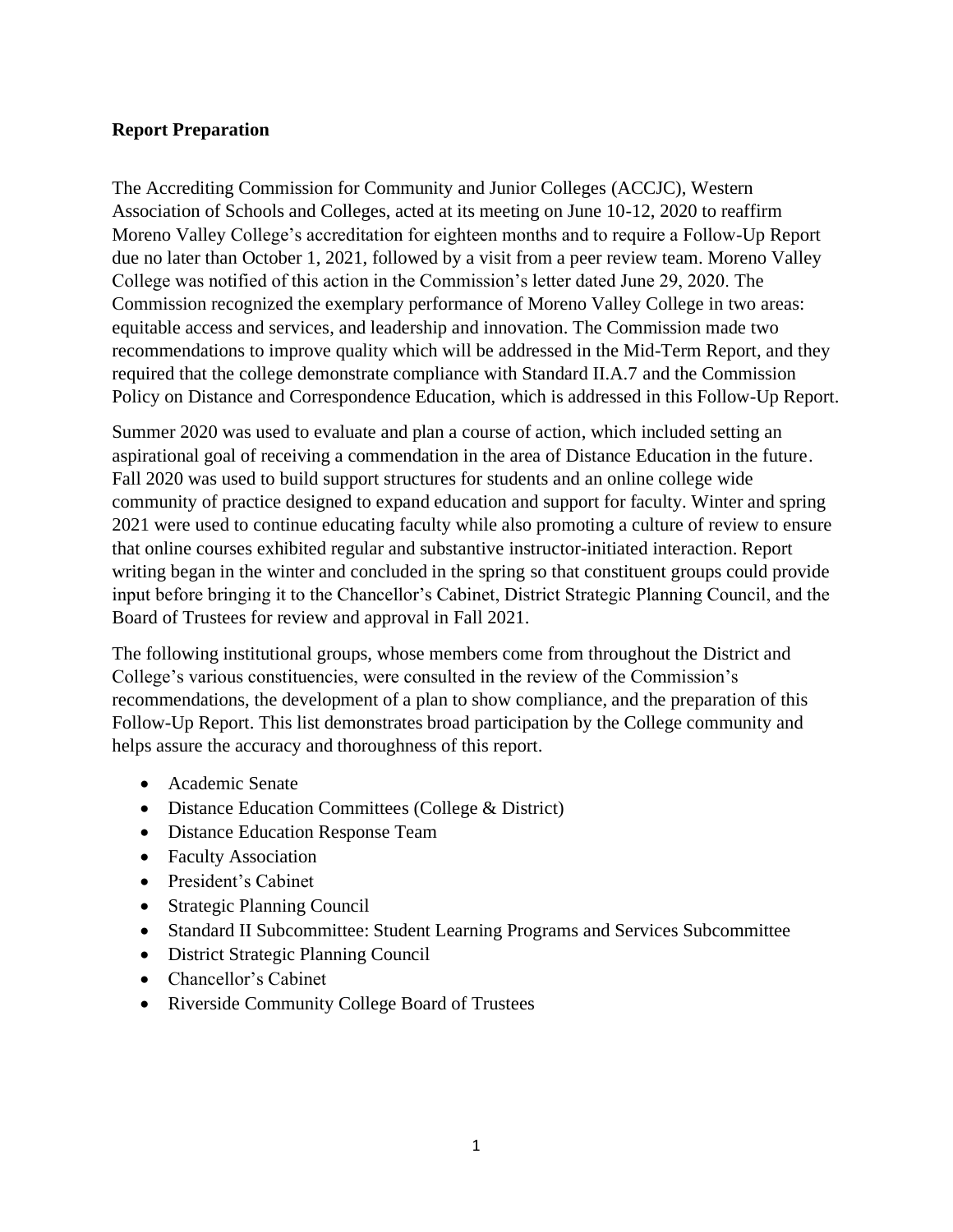| <b>Follow Up Report Timeline</b> |                                                                             |  |
|----------------------------------|-----------------------------------------------------------------------------|--|
| <b>Date</b>                      | <b>Milestone Actions</b>                                                    |  |
| December 2019                    | Submitted Institutional Self Evaluation Report                              |  |
| March 2-5 2020                   | Visited by External Evaluation Team                                         |  |
| March                            | Transitioned all courses emergency remote instruction                       |  |
| June                             | Reviewed Team Report and Commission Action Letter                           |  |
| July                             | Formed Distance Education Response Team (DERT)                              |  |
| July - August                    | Conducted weekly DERT meetings addressing compliance requirement            |  |
| August                           | Informed campus and presented plans at fall FLEX                            |  |
| September                        | Launched DE Den & Assessment of Distance Education Needs (ADEN)             |  |
| October                          | Added Sidekicks peer-to-peer support and weekly live trainings              |  |
| October                          | Collaborated with Department Chairs for intentional outreach                |  |
| October - November               | Addressed role of RSI in Improvement of Instruction                         |  |
| November                         | Facilitated RSI Week department-wide trainings                              |  |
| October - December               | Revised RCCD AP2105: Distance Education                                     |  |
| January 2021                     | Launched Quest for Success student support pilot                            |  |
| February                         | Introduced modified Guidelines for RSI                                      |  |
| March - April                    | Conducted RSI course checks                                                 |  |
| April - May                      | Completed College shared governance review and approval                     |  |
| May - June                       | Completed District Strategic Planning Council & Chancellor's Cabinet review |  |
| August                           | Completed Board of Trustees review & approval                               |  |
| August                           | Submitted Follow Up Report to ACCJC                                         |  |

### <span id="page-4-0"></span>**Response to the Commission Action Letter**

**College Compliance Requirement:** Standard II.A.7 and Commission Policy on Distance Education and Correspondence Education

In order to meet the Standard and the Commission Policy, the Commission requires that the College ensure that Distance Education courses consistently adhere to the policies established by the College concerning substantive instructor-initiated contact with students.

## **Evidence of Meeting the Standard**

Since receiving the [ACCJC Action Letter](https://www.rccd.edu/mvc/accreditation/Accreditation%2020201/Evidence/ACCJC%20Action%20Letter.pdf) (1), significant changes have been made to ensure that Moreno Valley College (MVC) distance education courses consistently adhere to the College and District policies concerning substantive instructor-initiated contact with students in online courses. The process to show alignment with Standard II.A.7 consisted of the following concurrent actions: evaluating, educating, and ensuring.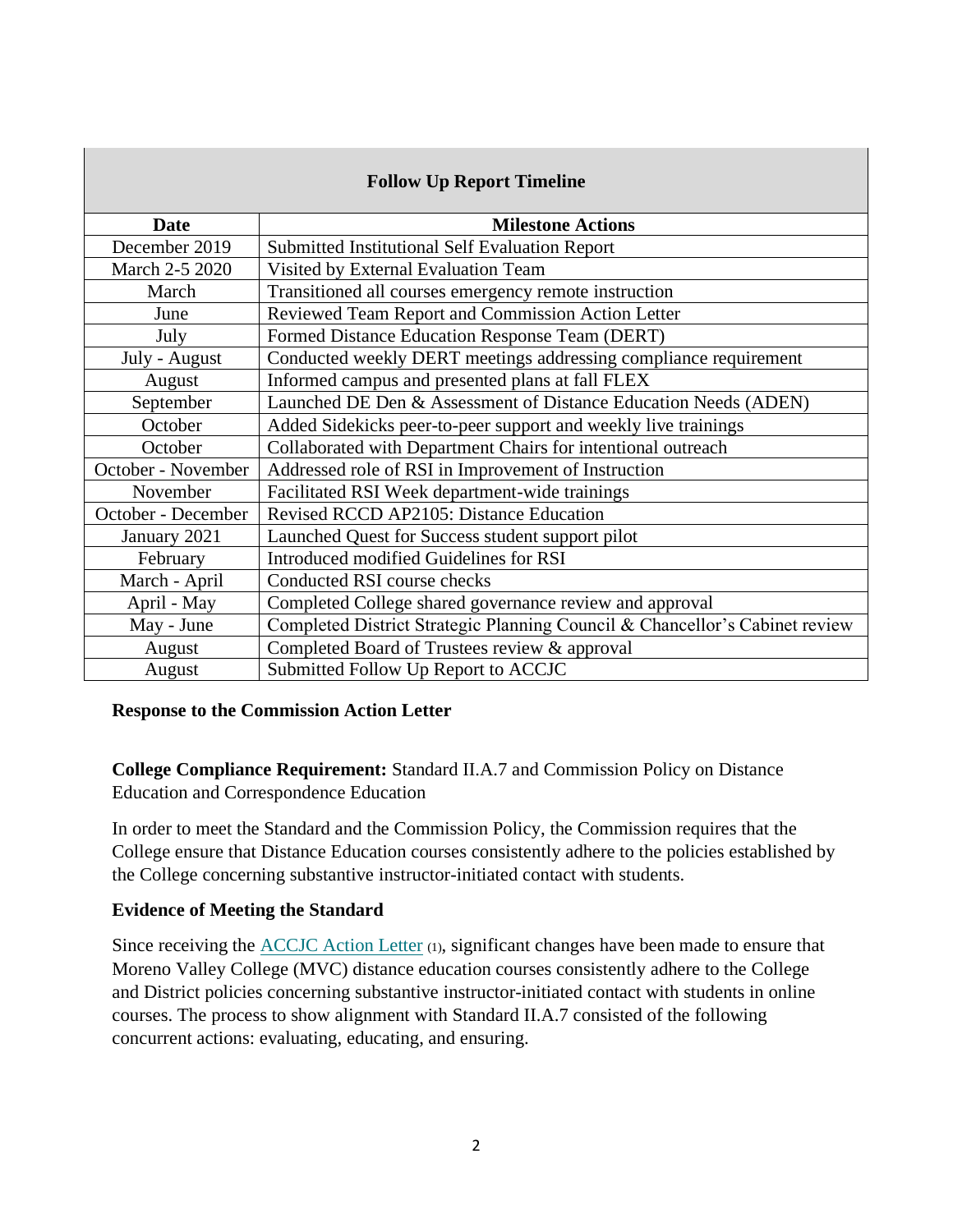# <span id="page-5-0"></span>*Evaluating*

Following an inventory of the current [state of Distance Education](https://www.rccd.edu/mvc/accreditation/Accreditation%2020201/Evidence/State%20of%20Distance%20Education.pdf) (2) at Moreno Valley College, the Distance Education Response Team (DERT) was created to address the college's needs and plans in respect to distance education. This task force was led by the Accreditation Liaison Officer/Vice President of Academic Affairs, the Distance Education Committee Chair, the Accreditation faculty co-chair, the Dean of Institutional Effectiveness, and the Faculty Development Coordinator. The entire team was composed of eight faculty and 11 administrators, including representation from Academic Senate, the Faculty Association, and the District Interim Dean of Education and Interim Vice Chancellor. During Summer 2019, the DERT developed a [timeline](https://www.rccd.edu/mvc/accreditation/Accreditation%2020201/Evidence/Timeline.pdf) (3) and [guiding principles](https://www.rccd.edu/mvc/accreditation/Accreditation%2020201/Evidence/Guiding%20Principles.pdf) (4) to steer future work. To execute the Distance Education Response Team's plans, three subgroups were created which included the Faculty Support Team, Student Support Team, and Communication & Assessment Team. The groups clarified their respective goals for fall-spring terms and future aspirations, and [regular meetings](https://www.rccd.edu/mvc/accreditation/Accreditation%2020201/Evidence/Regular%20meetings.pdf) (5) were facilitated to keep the DERT appraised of the subgroups' changing needs and progress made.

The Faculty Support Team identified their greatest immediate needs were to enhance distance education training and develop a peer-to-peer support model. The primary focus of training and support was to clarify and ensure Regular and Substantive Instructor Initiated Interaction (RSI) in online courses. The team identified an opportunity to take a comprehensive approach and expand training related to other areas of high-quality online instruction (e.g., Accessibility, Course Design, and Culturally Responsive & Anti-Racist Pedagogy). In addition to evaluating faculty needs, the college explored the needs of students experiencing online education, many for the first time and not by choice. As part of the overarching plan to improve regular instructor and student interaction, MVC committed to developing additional support and resources for students taking online courses. The Student Support Team prioritized improving Canvas student training, streamlining access to support services, and expanding synchronous technical and academic assistance for students.

To confirm that the plans aligned with faculty perceptions, an Assessment of Distance Education Needs [\(ADEN survey\)](https://www.rccd.edu/mvc/accreditation/Accreditation%2020201/Evidence/ADEN%20Survey.pdf) (6) was shared at the beginning of the fall semester. The survey examined experience with @One training, use of recommended best practices, future training preferences, and perceived challenges. The primary goal of the survey was to assess faculty understanding of RSI and what they needed to improve it in their courses. The [ADEN survey results](https://www.rccd.edu/mvc/accreditation/Accreditation%2020201/Evidence/ADEN%20Survey%20Results.pdf)  $(7)$ , which included the data in the following table, supported the DERT's plans to increase familiarity with Distance Education policies to make it RSI achievable in all online courses.

| 116<br><b>Respondents</b> | How familiar are you with policies established by the College/District<br>concerning substantive instructor-initiated contact with students? |
|---------------------------|----------------------------------------------------------------------------------------------------------------------------------------------|
| 47%                       | Very familiar. I structure my courses so that they adhere to the policies.                                                                   |
| 43%                       | Somewhat familiar. I know they exist, but I would have a hard time<br>explaining them today.                                                 |
| 10%                       | Not at all familiar. I may have seen them at some point, but I'm not sure<br>what policy/document is being referred to in this question.     |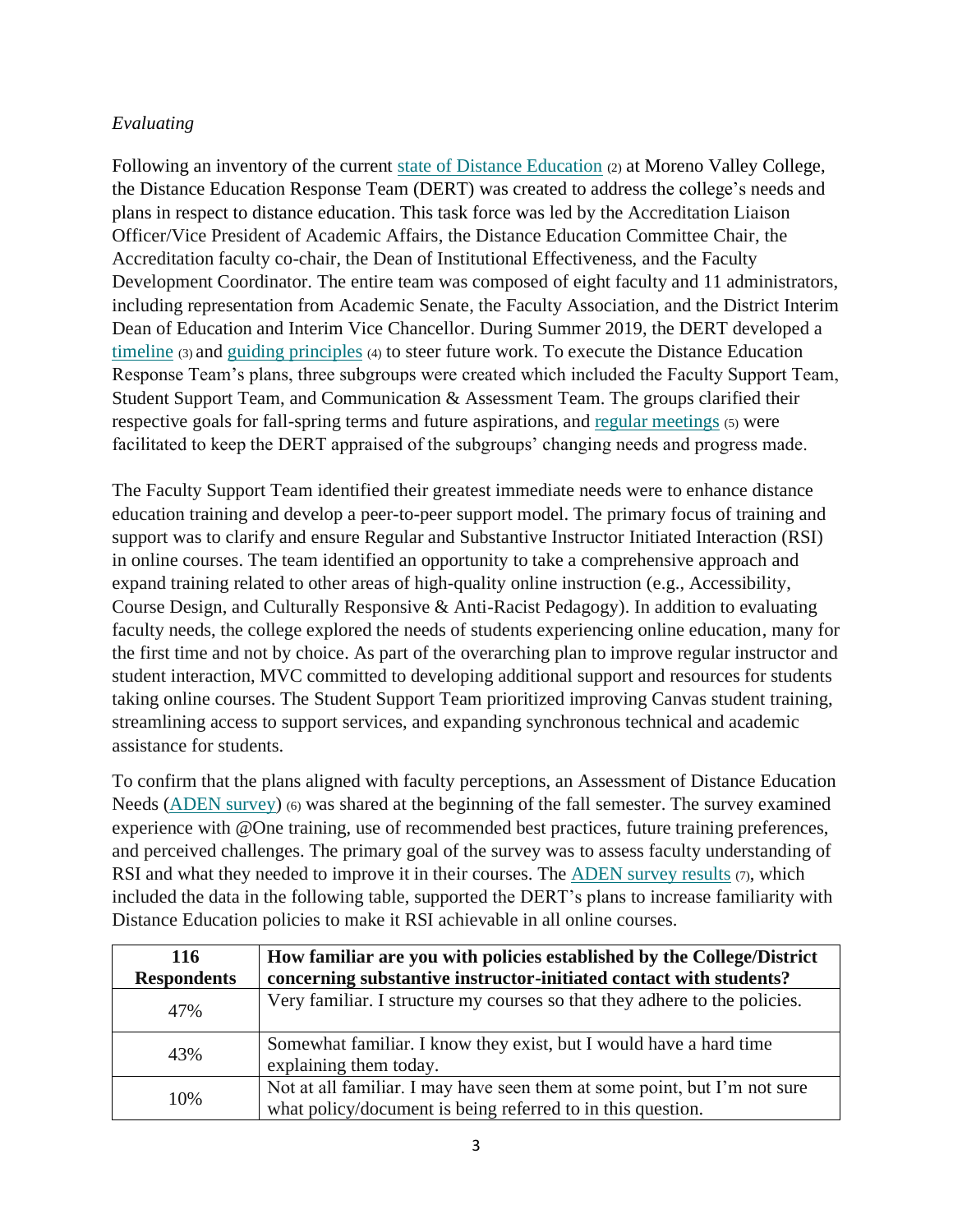While it may be surprising to see over half of the respondents reported that they were not very familiar with the Distance Education policies, it is important to note that when the peer team reviewed Fall 2019 courses, only approximately 14% of classes at Moreno Valley College were taught fully online. Only weeks after the visiting team left the campus in March, [messages from](https://www.rccd.edu/mvc/accreditation/Accreditation%2020201/Evidence/messages%20from%20the%20District.pdf)  [the District](https://www.rccd.edu/mvc/accreditation/Accreditation%2020201/Evidence/messages%20from%20the%20District.pdf) (8) announced the suspension of all in-person lectures, labs, meetings and events due to the Coronavirus pandemic. Faculty were given a week to pause instruction to complete certification, training, and shift their courses online. The Riverside Community College District (RCCD) Distance Education support schedule was substantially expanded to provide ongoing targeted training and individualized support, and all instruction resumed online on March 23, 2020.

Well before both the pandemic and the notification of the distance education compliance requirement, the Ally [improvement report](https://www.rccd.edu/mvc/accreditation/Accreditation%2020201/Evidence/Ally%20improvement%20report.pdf) (9) shows how RCCD's Distance Education department was making significant strides to improve the online education experience for all students. In 2019, the district purchased Ally and other accessibility tools; in early 2020, Ally was turned on for faculty to use in their courses; and in April, District Instructional Designers were tasked with creating support and training for faculty to improve their individual Ally scores. In addition to the expertise of the District Instructional Designers, faculty accessibility mentors were recruited from all schools on all three campuses to assist all faculty who continued teaching online. After completing the Accessibility Training course, they were assigned a specific faculty cohort to mentor. Through focused outreach, 1:1 meetings and resource sharing, mentors assisted all district faculty to improve their individual Ally score, resulting in a combined increase in the district overall Ally score from 72% in Fall of 2019 to 87% by the end of Spring 2020.

Approximately 90% of all courses continued online during Summer 2020, Fall 2020, Winter 2021, and Spring 2021. During that time, Riverside Community College District maintained ongoing communication with all constituents, creating a [Safe Return site](https://www.rccd.edu/mvc/accreditation/Accreditation%2020201/Evidence/Safe%20Return%20site.pdf) (10) where all student emails, faculty and staff emails, resources, plans, and other COVID-19 relevant information was stored. Given the scope of online offerings and the uncertainty about how long emergency online instruction would continue, the duty to expand understanding of high-quality distance education and regular and substantive interaction was significantly compounded. Likewise, the need to enlarge online student support access was equally magnified. Initial funding for these distance education improvement initiatives came from COVID relief dollars.

#### <span id="page-6-0"></span>*Educating*

The college community was informed of the commission action on the [college website](https://www.rccd.edu/mvc/accreditation/Accreditation%2020201/Evidence/college%20website.pdf) (11), as part of the State of the College presentation at the [fall FLEX](https://www.rccd.edu/mvc/accreditation/Accreditation%2020201/Evidence/fall%20flex.pdf) (12) professional development day, and via [Accreditation Update reports](https://www.rccd.edu/mvc/accreditation/Accreditation%2020201/Evidence/Accreditation%20Update%20reports.pdf) (13) to the Distance Education Committee, the Strategic Planning Council, and the four Standard Subcommittees. The Board of Trustees were informed via the [Chancellor's Board Report](https://www.rccd.edu/mvc/accreditation/Accreditation%2020201/Evidence/Chancellor) (14) in August.Considering the narrow time frame and the social distancing requirements, the team decided that a college wide fully online community of practice was the best approach to both educate and ensure that all faculty teaching distance education courses have regular and substantive interaction in their online courses. Moreno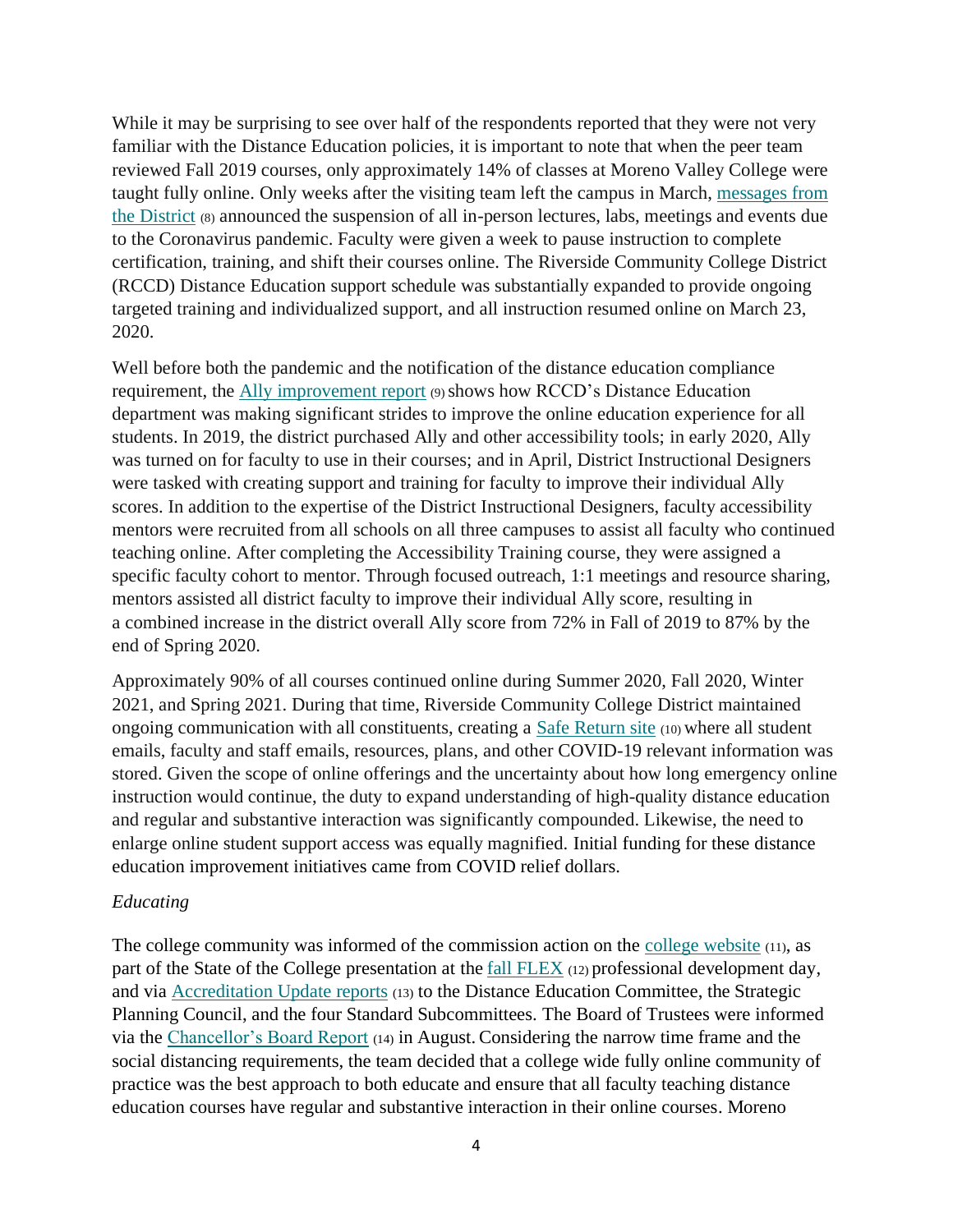Valley College and the Riverside Community College District allocated resources to fund a project led by three faculty and one instructional designer, and over the summer a Canvas shell named the Distance Education (DE) Den was created. MVC's DE Den aimed to be a collaborative community environment within Canvas that models effective online course design, provides a venue for synchronous and asynchronous peer-to-peer support, and offers targeted Distance Education information all in one location.

While the district already provided distance education training opportunities to faculty, the DE Den was envisioned as a faculty-led dynamic, facilitated space that could model what faculty needed to achieve in their own courses. To launch the plan, a professional development [RSI](https://www.rccd.edu/mvc/accreditation/Accreditation%2020201/Evidence/RSI%20session.pdf) [session](https://www.rccd.edu/mvc/accreditation/Accreditation%2020201/Evidence/RSI%20session.pdf) (15) was hosted, introducing the college to the DE Den and encouraging faculty to selfenroll in the Canvas shell. Participants were invited to complete the [RSI Checklist](https://www.rccd.edu/mvc/accreditation/Accreditation%2020201/Evidence/RSI%20Checklist.pdf) (16), a resource to simplify the requirements and a tool for faculty to assess their own courses, their level of understanding, and their need for additional support. The checklist asked faculty to review the district distance education policy, RSI Guidelines, ACCJC's protocol for evaluating courses, and other resources. After completing those tasks, they were asked, "Do you believe you are achieving Regular and Substantive Interaction (RSI) in your course?" Nearly half of the respondents indicated that they needed additional support. The [RSI Checklist data](https://www.rccd.edu/mvc/accreditation/Accreditation%2020201/Evidence/RSI%20Checklist%20data.pdf) (17) was used to provide targeted technical and pedagogical resources to those who requested it.

| 98                 | "Do you believe you are achieving Regular and Substantive    |
|--------------------|--------------------------------------------------------------|
| <b>Respondents</b> | Interaction (RSI) in your course?"                           |
| 40                 | I've got this and I need no additional help.                 |
| 48                 | I'm pretty confident and I'd like some additional resources. |
|                    | I'm not sure and I'd like to meet with a Sidekick.           |

These RSI Checklist results revealed that the expectations regarding what constituted regular and substantive interactions were somewhat unclear to faculty. In the A-Den survey, that lack of awareness could be easily attributed to a lack of prior need to access to the documentation. If they had not previously taught online, they may have never reviewed the information. Here, results suggested that the gap in understanding was more than a lack of awareness or education, but rather an inability to decipher precisely what was needed to meet the standard. At nearly the same time that Moreno Valley College was grappling with clarity, the Department of Education issued significant changes to its regulations that govern distance learning in higher education. Most notably, definitional aspects of regular and substantive interaction were clarified, and expectations of predictable patterns and proactive outreach were added.

Moreno Valley College used this timely final rule to initiate a revision of the Riverside Community College District (RCCD) [Administrative Procedure 4105:](https://www.rccd.edu/mvc/accreditation/Accreditation%2020201/Evidence/AP%204105%20Distance%20Education.pdf) Distance Education (AP 4105) (18) and the corresponding [RCCD Guide](https://www.rccd.edu/mvc/accreditation/Accreditation%2020201/Evidence/RCCD%20Guide.pdf) (19) to Recommended Best Practices to Achieve Regular and Substantive Contact in Distance Education. Faculty were invited to provide feedback on the newly numbered Administrative Procedure 2105: Distance Education draft (AP 2105) and [RSI Guidelines draft](https://www.rccd.edu/mvc/accreditation/Accreditation%2020201/Evidence/RSI%20Guidelines%20Draft.pdf) (20) in Distance Education Committee meetings, at Academic Senate, and in multiple venues in the DE Den. The more robust [Administrative Procedure 2105:](https://www.rccd.edu/mvc/accreditation/Accreditation%2020201/Evidence/AP%202105%20Distance%20Education.pdf)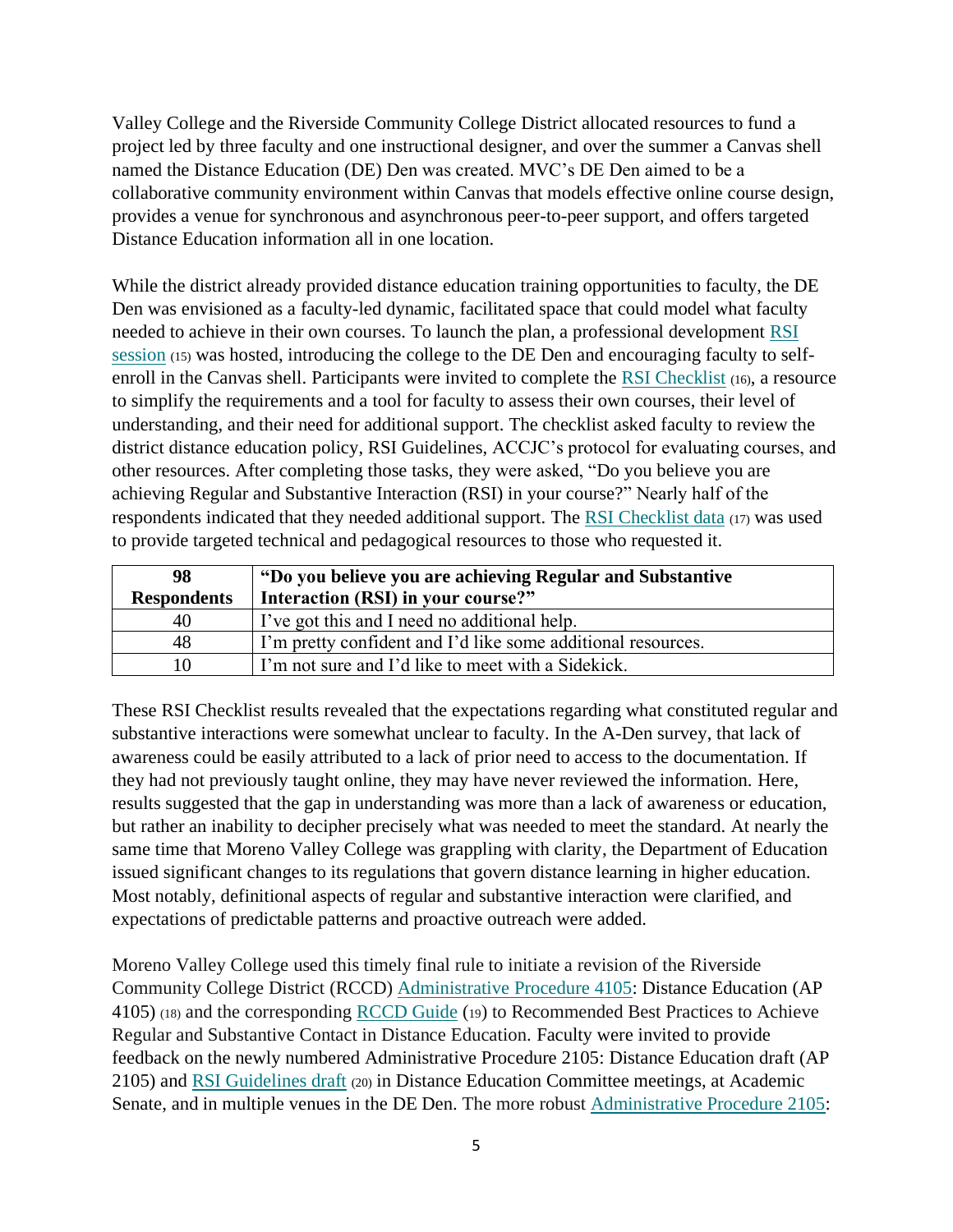Distance Education (21), approved March 2021, specifies distance education course requirements for regular and substantive interaction, student to student interaction, curriculum approval, course approval, authentication of student identity, other legal issues in online classes, and local district standards for quality distance education instruction. The policy also updated certification requirements for online instruction and the May 17, 2021 [Academic Senate minutes](https://www.rccd.edu/mvc/accreditation/Accreditation%2020201/Evidence/Academic%20Senate%20minutes.pdf) (22) show that the Online Teaching [Certification Requirements](https://www.rccd.edu/mvc/accreditation/Accreditation%2020201/Evidence/Certification%20Requirements.pdf) (23) were approved by all three colleges. The [RCCD RSI Guidelines](https://www.rccd.edu/mvc/accreditation/Accreditation%2020201/Evidence/RCCD%20RSI%20Guidelines.pdf) (24), also approved on May 17th, clarify how the college interprets the RSI policies in AP 2105 by further defining approved actions. The revision process for these two important documents spanned the course of multiple semesters and happened in tandem with efforts to educate and ensure. The district-wide collaboration resulted in an updated Distance Education Policy that addresses issues related the current state of distance education, including new regulatory language adopted in 2021 by the Department of Education and the ACCJC. Additionally, the RSI Guidelines [side by side table](https://www.rccd.edu/mvc/accreditation/Accreditation%2020201/Evidence/side%20by%20side%20table.pdf) (25) comparison shows greater clarity in the corresponding updated Guidelines.

As engagement increased and the scope of the DE Den broadened, MVC provided further resources to fund nine additional multi-disciplinary, associate and full-time faculty to join the peer-to-peer support team. The peers were named [Sidekicks](https://www.rccd.edu/mvc/accreditation/Accreditation%2020201/Evidence/Sidekicks.pdf) (26), and each had a designated cohort of up to 40 faculty with whom they engaged in intentional outreach and support. With the Canvas shell created and the support team in place, goals were created to guide the team. The first objective was to encourage all faculty to self-enroll in the Den. Enrollment in the DE Den was not a requirement, but the team strived to make it a place that added value in terms of both community and resources. Enrollment update reports were provided regularly, and Department Chairs amplified the importance of enrolling in the Den at meetings and in emails. The [Intentional Outreach Tracker](https://www.rccd.edu/mvc/accreditation/Accreditation%2020201/Evidence/Intentional%20Outreach%20Tracker.pdf) (27) shows that 317 faculty of 331 (96%) self-enrolled. The tracker was instrumental in assessing outreach efforts and documenting engagement with the Sidekicks and the learning tasks in the DE Den.

The next priority was to deliver targeted synchronous and asynchronous support related to the challenges of online teaching. This was accomplished through live weekly trainings via Zoom (12 [fall 20 Meet-Ups](https://www.rccd.edu/mvc/accreditation/Accreditation%2020201/Evidence/fall%2020%20Meet%20Ups.pdf) (28); 6 [winter Meet-Ups](https://www.rccd.edu/mvc/accreditation/Accreditation%2020201/Evidence/Winter%20Meet-Ups.pdf) (29); 15 [spring Meet-Ups](https://www.rccd.edu/mvc/accreditation/Accreditation%2020201/Evidence/Spring%20Meet-Ups.pdf) (30)), one-on-one meetings with Sidekicks for individualized support, and ongoing expansion of the Resources page and support modules. The Meet-ups became a key component of the education piece, garnering weekly participation of 25-40 faculty in the live sessions and ongoing engagement with the recordings that were always shared in announcements. The Resources page housed consolidated MVC, RCCD, Canvas, and CVC-OEI resources, and an [RSI FAQ](https://www.rccd.edu/mvc/accreditation/Accreditation%2020201/Evidence/RSI%20FAQ.pdf) (31) page. Some of the most frequently used resources in the Den include the [RSI Module](https://www.rccd.edu/mvc/accreditation/Accreditation%2020201/Evidence/RSI%20Module.pdf) (32): a 1-2 hour facilitated training with a learning task that the results in a meeting with a Sidekick; the [RSI Options Module](https://www.rccd.edu/mvc/accreditation/Accreditation%2020201/Evidence/RSI%20Options.pdf) (33): discipline specific content examples that either do not meet the standard or exceed it; and the [Examples Module](https://www.rccd.edu/mvc/accreditation/Accreditation%2020201/Evidence/Examples%20Module.pdf) (34): language and formatting for faculty to use to enhance communication, discussions, assignments, course content, grading feedback, etc. in their own courses. To keep with the goal of expanding all areas of high quality online education, an [Accessibility Module](https://www.rccd.edu/mvc/accreditation/Accreditation%2020201/Evidence/Accessibility%20Module.pdf) (35), [Course Design Module](https://www.rccd.edu/mvc/accreditation/Accreditation%2020201/Evidence/Course%20Design%20Module.pdf) (36), and [Equity Module](https://www.rccd.edu/mvc/accreditation/Accreditation%2020201/Evidence/Equity%20Module.pdf) (37) were also developed. These modules were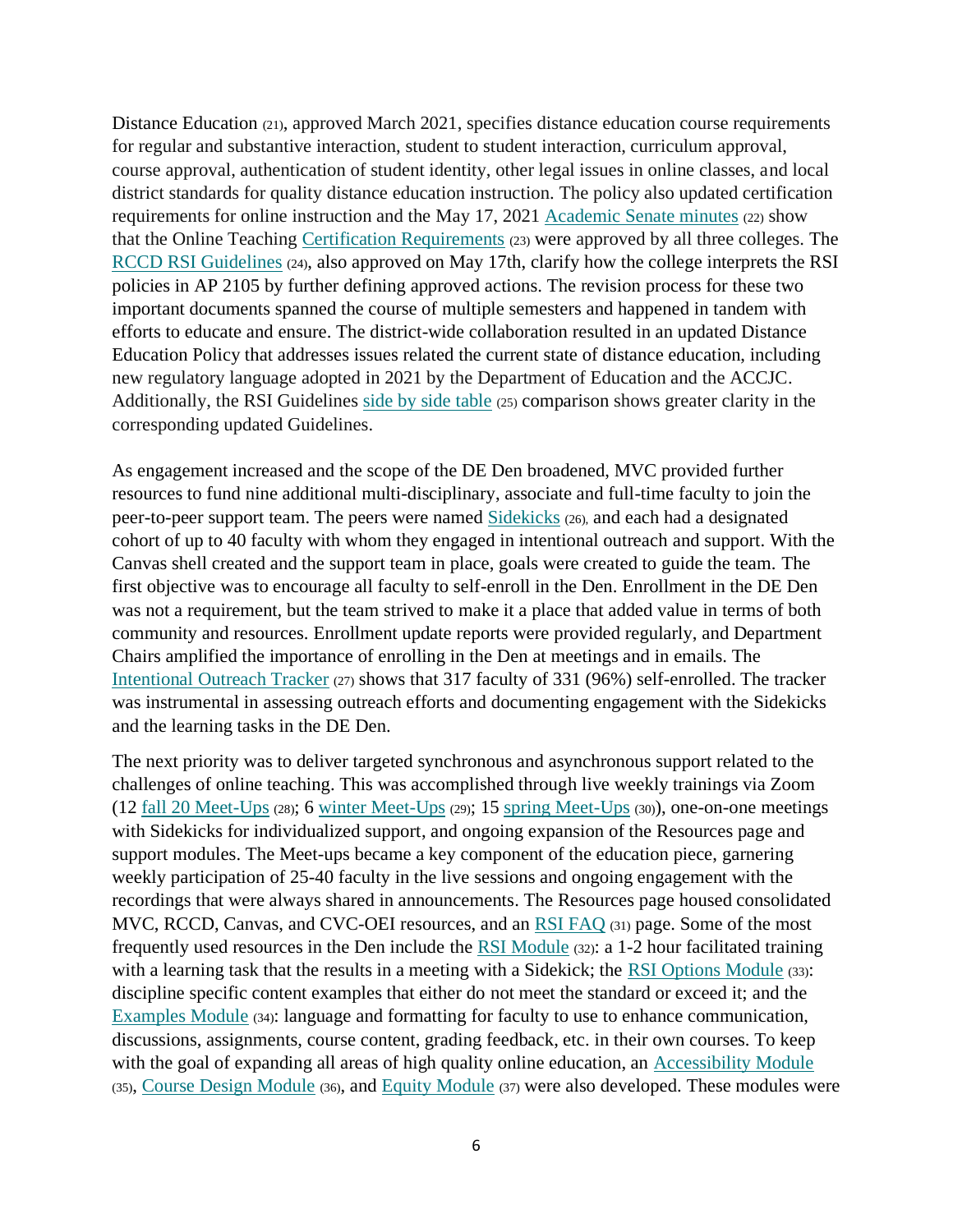each created to be 1–2-hour self-paced trainings with a facilitated learning task faculty can submit to earn a badge upon completion.

When the DE Den leadership team wanted to widen its reach and provide training to those who had minimal engagement in the Den, they presented at department meetings offering a robust 2 hour training tailored to each department. As a result of this intentional outreach effort, six separate sessions were hosted during "RSI Week." The [RSI Week presentations](https://www.rccd.edu/mvc/accreditation/Accreditation%2020201/Evidence/RSI%20Week%20presentations.pdf) (38) addressed the following topics: Accreditation Update & DE Den Overview, RSI Overview, Beef or Bun? RSI Examples, RSI Canvas Tools, RSI Contextualization, Pre-built Interactions, and Just Tell Me What to Do. All associate and full-time faculty were encouraged to attend their respective department meeting and a [general recording](https://www.rccd.edu/mvc/accreditation/Accreditation%2020201/Evidence/general%20recording.pdf) (39) was shared for those who could not attend one of the live meetings. Associate faculty were encouraged to submit the [Professional Development](https://www.rccd.edu/mvc/accreditation/Accreditation%2020201/Evidence/Professional%20Development%20form.pdf)  [form](https://www.rccd.edu/mvc/accreditation/Accreditation%2020201/Evidence/Professional%20Development%20form.pdf) (40) so that they could be compensated for up to 3 hours for the training during RSI week and other trainings in the DE Den. Likewise, full-time faculty were able to apply the time spent in DE Den trainings toward their annual professional development obligations.

The Canvas shell provided useful analytics regarding voluntary faculty engagement. The DE Den's Fall 2021 [Canvas People Report](https://www.rccd.edu/mvc/accreditation/Accreditation%2020201/Evidence/fall%2020%20Canvas%20People%20Report.pdf) (41) captured over 6,000 hours of activity, which does not include time spent in the meet-ups, time spent with Sidekicks, nor time the DE Den was accessed from a cell phone. The Fall [2021 Canvas New Analytics report](https://www.rccd.edu/mvc/accreditation/Accreditation%2020201/Evidence/fall%20Canvas%20New%20Analytics%20report.pdf) (42) shows the DE Den experienced as many as 7,545 page views within the course in a single week. The [Spring 2021](https://www.rccd.edu/mvc/accreditation/Accreditation%2020201/Evidence/Spring%202021%20Canvas%20People%20Report.pdf) [Canvas People Report](https://www.rccd.edu/mvc/accreditation/Accreditation%2020201/Evidence/Spring%202021%20Canvas%20People%20Report.pdf) (43) shows that activity increased to nearly 10,000 hours. Average activity time in the DE Den from Fall 2020 through Spring 2021 was 30 hours per faculty, with many of them spending hundreds of hours engaging with the resources there. The success can be attributed to a number of factors, including (1) a continuous self-assessment process where the team quickly discarded inefficient tactics while allocating more support and time into developing successful ones; (2) the DE Den provided an opportunity for faculty to experience much needed community during a period of extreme isolation; (3) the structure allowed faculty to experience the role of a "student" in a Canvas course that modeled exemplary RSI making the lessons both experiential and theoretical; and (4) faculty, administration, and campus leadership were united in the messaging and support of this important topic. Participation was voluntary, and the data clearly reveals that the online community of practice is regularly accessed by the audience it was created to support.

Usage is important, but the ultimate mission of the DE Den went beyond simply creating additional support and community. Those goals were a means to create a culture where regular and substantive interaction was a familiar topic, and where faculty embraced a self and/or peer review of their courses to ensure that they were meeting the standard. In less than one year, the mission was accomplished.

## <span id="page-9-0"></span>*Ensuring*

The Spring 2021 [State of the College presentation](https://www.rccd.edu/mvc/accreditation/Accreditation%2020201/Evidence/State%20of%20the%20College%20presentation.pdf) (44) provided the college with an update on accreditation efforts and a summary of plans moving forward. The same day, the DE Den leadership presented a [DE Update session](https://www.rccd.edu/mvc/accreditation/Accreditation%2020201/Evidence/DE%20Update%20session.pdf) (45) to promote MVC's support and explain the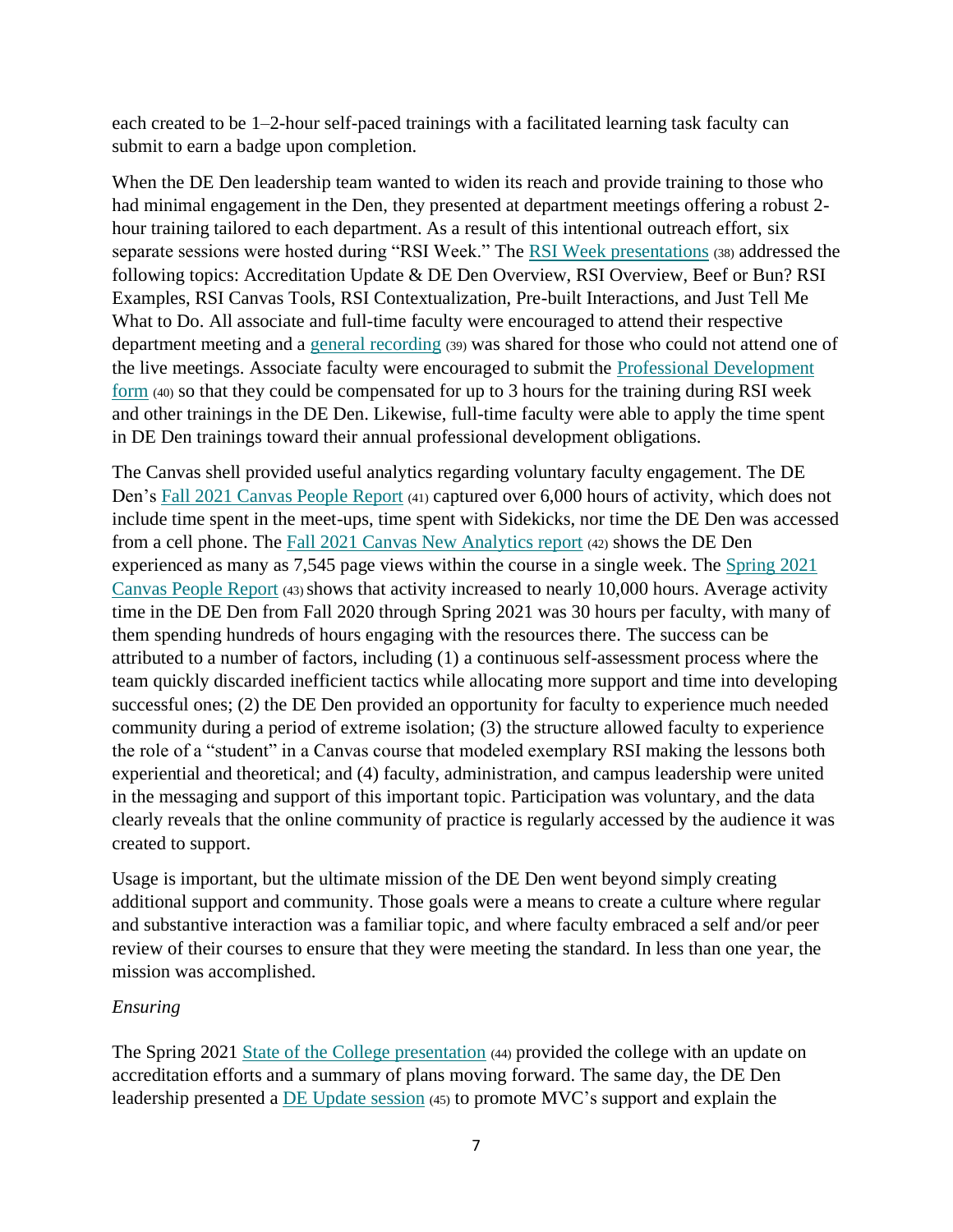processes to ensure RSI is evident in all online courses. The goal for the spring semester was to transition the primary focus from educating to ensuring. Training continued, but the emphasis was on preparation for a successful peer course review using a Got [RSI? Course Check](https://www.rccd.edu/mvc/accreditation/Accreditation%2020201/Evidence/Got%20RSI%20Course%20Check.pdf) (46) developed by the leadership team. The Math department [Winter 2021 Pre-Institute](https://www.rccd.edu/mvc/accreditation/Accreditation%2020201/Evidence/Winter%202021%20Pre-Institute%20Agenda.pdf) (47) agenda shows that they led the effort to test the form, allocating several hours in their scheduled meetings to engage in focused training and peer review.

As AP 2105: Distance Education and the RSI Guidelines evolved, so too did the form used for the RSI Course Check. The Got RSI? Course Check form that was piloted in the Math department was based on the 2019 Distance Education policies and guidelines. It was completed by 38 faculty as either a peer or self-review. That first round proved to be a learning opportunity for continuous quality improvement, and the check's validity decreased somewhat when AP 2105 was approved and corresponding guidelines to interpret the policy were created. In response, an updated [RSI Course Check](https://www.rccd.edu/mvc/accreditation/Accreditation%2020201/Evidence/RSI%20Course%20Check.pdf) form (48) that used the current policy and guidelines was introduced. The adoption of new language in the policies and guidelines coupled with the updated form made the peer review process clearer and more consistent. The RSI Course Check was designed to guide the review of at least four weeks/units/modules, and it provided a system to document which methods of substantive interaction were evident to an observer. It was also used to examine the presence of regular predictable patterns spread throughout the semester and the intentional monitoring and outreach methods practiced by the instructor and institution. A summary of [strengths and opportunities](https://www.rccd.edu/mvc/accreditation/Accreditation%2020201/Evidence/strengths%20and%20opportunities.pdf) (49) for improvement were provided to the faculty following the review. If a course did not appear to meet the standard, the Sidekick indicated that and then followed up to ensure the necessary changes were implemented.

With the system in place, [RSI Month](https://www.rccd.edu/mvc/accreditation/Accreditation%2020201/Evidence/RSI%20Month.pdf) (50) was promoted in March and faculty were encouraged complete the Faculty Initiated RSI Check with a Sidekick. Participation in the voluntary peer RSI Course Check process was robust and well received. By the end of the Spring 21 semester, 107 faculty completed the RSI Course Check and demonstrated that their course has sufficient evidence of consistent regular an and substantive interactions. It was observed that 93.5% of the courses had at least 2 or more substantive interactions for the 4 week/units reviewed. This process and the data it produced was extremely valuable to the faculty, the DERT leadership, and the college. The [Faculty Initiated RSI Check data](https://www.rccd.edu/mvc/accreditation/Accreditation%2020201/Evidence/Faculty%20Initiated%20RSI%20Check%20data.pdf) (51) provided a clear indication that efforts to resolve the deficiencies noted in 2019 by the visiting peer review team are working.

The Faculty Initiated RSI Course Check is one of several mechanisms for the college to ensure that online courses meet the standard established in AP 2105 and the RSI Guidelines. Moving forward, to sustain the improvements that were reflected in that process, an annual [College](https://www.rccd.edu/mvc/accreditation/Accreditation%2020201/Evidence/College-Initiated%2015%20Course%20Review.pdf) Initiated [15 Course Review](https://www.rccd.edu/mvc/accreditation/Accreditation%2020201/Evidence/College-Initiated%2015%20Course%20Review.pdf) (52) was approved at MVC to mirror the accreditation review process. The course selection is random and confidential and this second check provides cross validation. The College Initiated RSI Course Check process was brought to the Distance Education Committee, Academic Senate, and Faculty Association where [the minutes](https://www.rccd.edu/mvc/accreditation/Accreditation%2020201/Evidence/the%20minutes.pdf) (53) show that it was supported by faculty. To further advance improvement in this area, the Office of Institutional Effectiveness will collect the data and produce an annual report with anonymized quantitative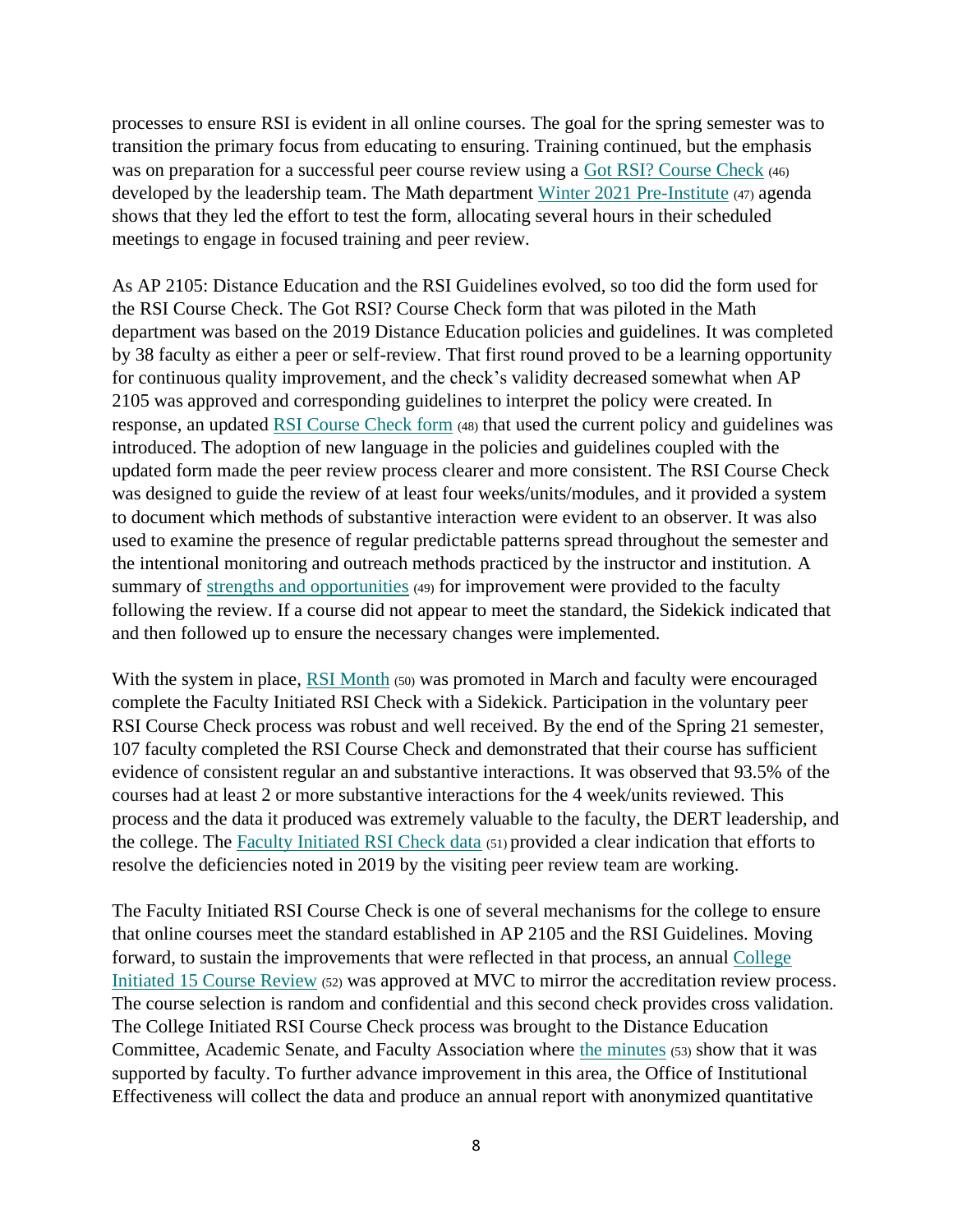and qualitative analysis. The report will inform MVC Distance Education professional development efforts, thereby completing a cycle of ongoing assessment and improvement. The [College Initiated Course Review](https://www.rccd.edu/mvc/accreditation/Accreditation%2020201/Evidence/College%20Initiated%20Course%20Review.pdf) (54) process was completed for the first time during Spring 2021, and the trends observed in the [College Initiated RSI Check data](https://www.rccd.edu/mvc/accreditation/Accreditation%2020201/Evidence/College%20Initiated%20RSI%20Check%20data.pdf) (55) were similar to those found in the Faculty Initiated Course Review. The [RSI Check Annual Report](https://www.rccd.edu/mvc/accreditation/Accreditation%2020201/Evidence/RSI%20Check%20Annual%20Report.pdf) (56) that will be shared with the college in Fall 2021 identified trends and summarized data from both the faculty initiated and college initiated RSI checks. The analysis showed that nearly all of the courses reviewed are meeting or exceeding the standard related to regular and substantive interaction, and it identified opportunities for continuous growth and improvement related to high quality online instruction. This local process will remain in place until the district develops the districtwide online course review procedure.

Creating new processes was necessary to resolve the compliance requirement. Working within existing policies and structures was another way to affirm that alignment with the standard will be sustained in the future. Although the existing faculty evaluation process called Improvement of Instruction (IOI) used an evaluation form that did not explicitly address RSI, collaboration with the Distance Education Chair, the Vice President of Academic Services, and a Faculty Association representative resulted in a cooperative approach to expand its importance without violating contractual rights. While it could not be used as the basis for a "needs improvement" or "unsatisfactory" rating, in Fall 2021 and Spring 2021, reviewers were informed that the subject of regular and substantive interaction could be addressed to support continuous improvement. The email from the assistant department chair of Communications addressing [RSI in IOI](https://www.rccd.edu/mvc/accreditation/Accreditation%2020201/Evidence/RSI%20in%20IOI.pdf) (57) shows the approach taken. The DE Den used the evaluation process as an opportunity to do targeted outreach, providing a [referral template](https://www.rccd.edu/mvc/accreditation/Accreditation%2020201/Evidence/referral%20template.pdf) (58) to observers to encourage faculty to connect with DE Den support if it appeared that RSI in the course needed strengthening. As a result of these efforts, the topic of regular and substantive interactions became a prominent topic in the faculty evaluation narratives. An additional outcome of this shift is the work that commenced to create a separate [Improvement of Instruction form](https://www.rccd.edu/mvc/accreditation/Accreditation%2020201/Evidence/Improvement%20of%20Instruction%20form.pdf) (59) for online courses. All three colleges collaborated to create a form that aligns with criteria relevant to the observation of an online class to be used in place of the general form that was better suited for observing a face to face class. Among the many changes, item 3.2 in the form specifically addresses whether two or more different types of regular and substantive instructor-initiated interactions are demonstrated during the observation time period. The IOI faculty observation form was reviewed and supported by the district's Faculty Association, Distance Education committees, and Academic Senates.

Moreno Valley College invested significant financial and human resources to support faculty in improving the quality of their online presence. Faculty were not the only group who benefited from the investment. When classes moved to extended emergency remote instruction, the Distance Education Response Team also assessed the diverse and changing needs of its students who were compelled to take online courses for over a year. In that time, three major resources were developed in support of equity of success for all students. These improvements will empower students moving forward, and especially those who continue to engage online.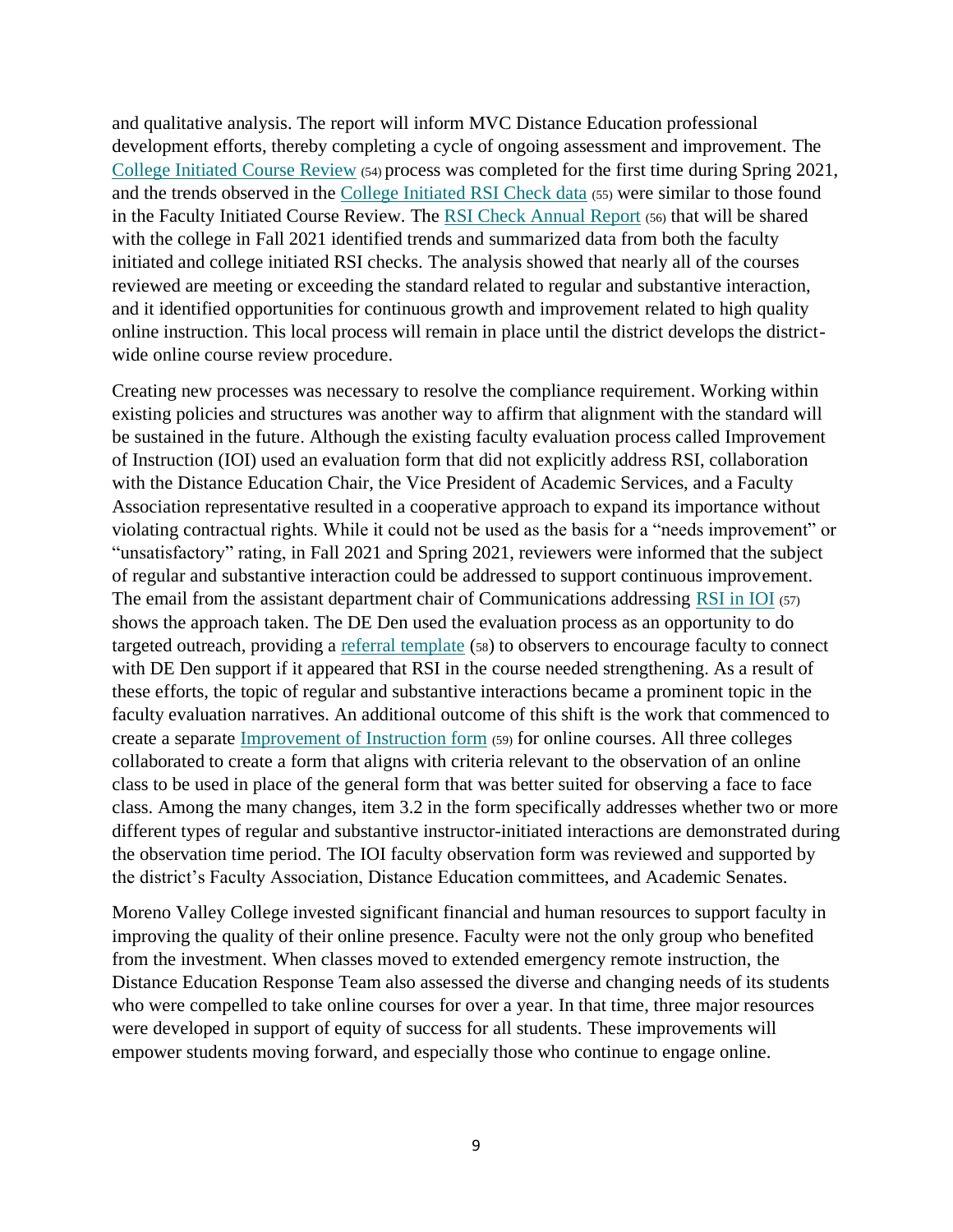*Quest for Success:* The Quest for Success program is a joint project among Academic Support, the MVC Distance Education Committee, and the RCCD district Distance Education department. The [Quest for Success course](https://www.rccd.edu/mvc/accreditation/Accreditation%2020201/Evidence/Quest%20for%20Success%20course.pdf) (60) provides students instruction on myths associated with online learning and training on how to navigate Canvas, either prior to or during the first week of their courses. Using meaningful real time feedback from faculty and staff facilitators, the program aims to improve students' knowledge, skills, and abilities related to online learning in the Canvas Learning Management System. Quest for Success was adopted by multiple faculty during the Winter 21 pilot that included 196 students. The first round allowed facilitators to identify common issues for students and additional supports needed. During the Fall 21semester, 581 students enrolled in the course and 521 attempted the course completion activity. Moreno Valley College intends to support the growth of this program so that more students can participate in the Quest for Success course. The experience is critical to help resolve technical challenges and introduce procedural expectations associated with online education before they become a barrier to course completion.

*Canvas Student Hub:* The MVC [Student Support Hub](https://www.rccd.edu/mvc/accreditation/Accreditation%2020201/Evidence/Student%20Support%20Hub.pdf) (61) was created to integrate academic and student services directly into the Canvas Learning Management System (LMS), providing students quick online access to important services such as the library, online learning assistance and tutoring, counseling, and financial aid. The Canvas Student Hub is now part of the global navigation bar in every Canvas course shell, enabling students to access MVC academic and student services resources within the LMS where the point of need most often exists. Prior to the creation of the Canvas Student Hub, students were required to exit their Canvas course and browse the college website to find the services they needed. Some support services in the Student Support Hub, such as the [Computer Lab](https://www.rccd.edu/mvc/accreditation/Accreditation%2020201/Evidence/Computer%20Lab.pdf) (62), expanded their online presence and offered new types of support. For example, MVC students can now use the online computer lab as a virtual drop in space for live assistance with Canvas and other technical inquiries.

*Virtual Engagement Centers:* As a key part of its Guided Pathways implementation, Moreno Valley College launched its six school Engagement Centers, starting first with the [Virtual](https://www.rccd.edu/mvc/accreditation/Accreditation%2020201/Evidence/Virtual%20Engagement%20Centers.pdf)  [Engagement Centers](https://www.rccd.edu/mvc/accreditation/Accreditation%2020201/Evidence/Virtual%20Engagement%20Centers.pdf) (63). Ultimately, the Engagement Centers will be a primary location both on campus and virtually where students will access critical services to help them clarify and enter their paths, provide support to keep them on their paths, and ensure that learning happens with intentional outcomes. The Virtual Engagement Centers will provide students information about Guided Pathways and an efficient way to access student-centered online drop-in or appointment counseling and academic support services.

The process of transitioning courses and services online as a response to the pandemic has strengthened the ways that Moreno Valley College can serve all students. While initial return to campus plans project that the percentage of fully online classes will return to close to prepandemic percentages (roughly 80% face to face and 20% hybrid and fully online), the growth that occurred among students, faculty, administration, and classified professionals during the transition has positioned the college to provide greater access to high quality online services and courses in the future. The Sidekick [planning meeting minutes](https://www.rccd.edu/mvc/accreditation/Accreditation%2020201/Evidence/planning%20meeting%20minutes.pdf) (64) outline some of the ongoing plans to continue the progress made which include creating a Distance Education Handbook,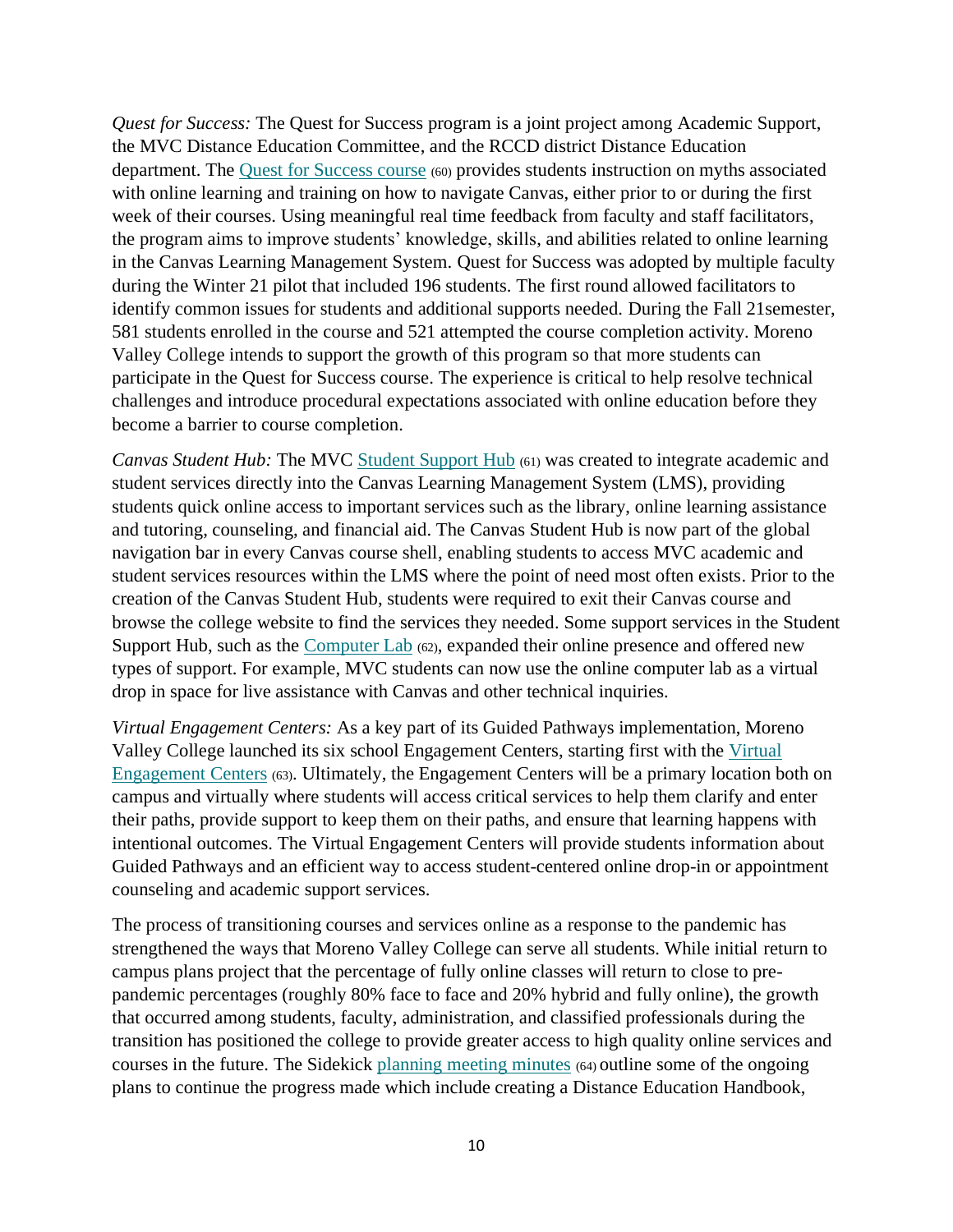adopting more robust certification training for new faculty teaching online, providing basic Canvas training for non-teaching staff in student-facing support roles, and training on how to successfully use technology in face-to-face and hybrid classes.

## **Analysis and Evaluation**

Moreno Valley College committed to clarifying expectations, expanding resources, and ensuring compliance with federal and state regulations related to Distance Education. In fewer than 12 months, a college-wide online community of practice was created to provide centralized training, peer-to-peer support, and multiple processes for evaluating the presence of regular and substantive interactions in online courses. A system is now in place that does more than simply check for compliance; it completes the loop by using that data to direct strategic professional development planning. While working to ensure that Distance Education courses consistently adhere to the policies established, Moreno Valley College expanded its scope to also to improve quality in other areas related to high-quality online education including course design, accessibility, and equity & anti-racist pedagogy.

To address the changing needs of students and to provide equitable support services, multiple online services were created. These resources helped faculty with intentional outreach for student success which is a core element in the new federal regulation. Moreno Valley College is prepared to show alignment with the newly created district policy regarding regular and substantive instructor-initiated interaction. Moving forward, the faculty and college leadership will continue to invest in this area to sustain the culture of ensuring high academic and professional standards with continuous improvement in online education offerings.